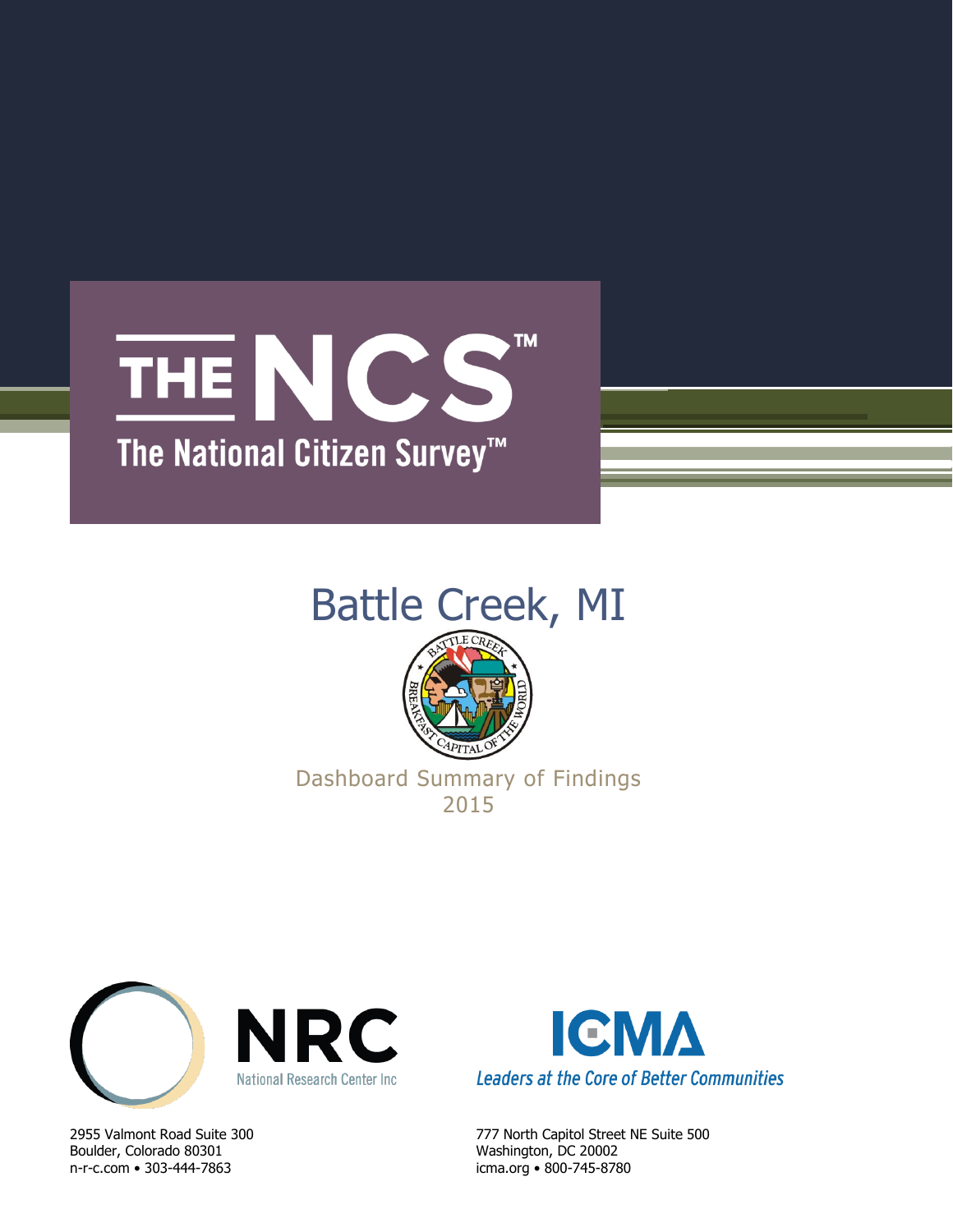## **Summary**

The National Citizen Survey™ (The NCS™) is a collaborative effort between National Research Center, Inc. (NRC) and the International City/County Management Association (ICMA). The survey and its administration are standardized to assure high quality research methods and directly comparable results across The NCS communities. The NCS captures residents' opinions within the three pillars of a community (Community Characteristics, Governance and Participation) across eight central facets of community (Safety, Mobility, Natural Environment, Built Environment, Economy, Recreation and Wellness, Education and Enrichment and Community Engagement). This report summarizes Battle Creek's performance in the eight facets of community livability with the "General" rating as a summary of results from the overarching questions not shown within any of the eight facets. The "Overall" represents the community pillar in its entirety (the eight facets and general).

By summarizing resident ratings across the eight facets and three pillars of a livable community, a picture of Battle Creek's community livability emerges. Below, the color of each community facet summarizes how residents rated each of the pillars that support it – Community Characteristics, Governance and Participation. When most ratings were higher than the benchmark, the color is the darkest shade; when most ratings were lower than the benchmark, the color is the lightest shade. A mix of ratings (higher and lower than the benchmark) results in a color between the extremes.

Overall, ratings for the dimensions of community livability were either similar or lower than communities across the nation. Overall, Participation measures were similar to communities across the nation in nearly all of the facets, including for Safety, Mobility, Natural Environment, Built Environment, Economy, Recreation and Wellness, Education and Enrichment and Community Engagement. Facets within the pillars of Community Characteristics and Governance tended to be lower than in comparison communities. This information can be helpful in identifying the areas that merit more attention.

|                                 | <b>Community Characteristics</b> |         |       |        | Governance |       | Participation |         |       |
|---------------------------------|----------------------------------|---------|-------|--------|------------|-------|---------------|---------|-------|
|                                 | Higher                           | Similar | Lower | Higher | Similar    | Lower | Higher        | Similar | Lower |
| Overall                         |                                  | 12      | 39    |        |            | 40    |               | 27      |       |
| General                         |                                  |         |       |        |            |       |               |         |       |
| Safety                          |                                  |         |       |        |            |       |               |         |       |
| Mobility                        |                                  |         |       |        |            |       |               |         |       |
| Natural Environment             |                                  |         |       |        |            |       |               |         |       |
| <b>Built Environment</b>        |                                  |         |       |        |            |       |               |         |       |
| Economy                         |                                  |         |       |        |            |       |               |         |       |
| <b>Recreation and Wellness</b>  |                                  |         |       |        |            |       |               |         |       |
| <b>Education and Enrichment</b> |                                  |         |       |        |            |       |               |         |       |
| Community Engagement            |                                  |         |       |        |            |       |               | 10      |       |

#### Figure 1: Dashboard Summary

| Legend |         |
|--------|---------|
|        | Higher  |
|        | Similar |
|        | Lower   |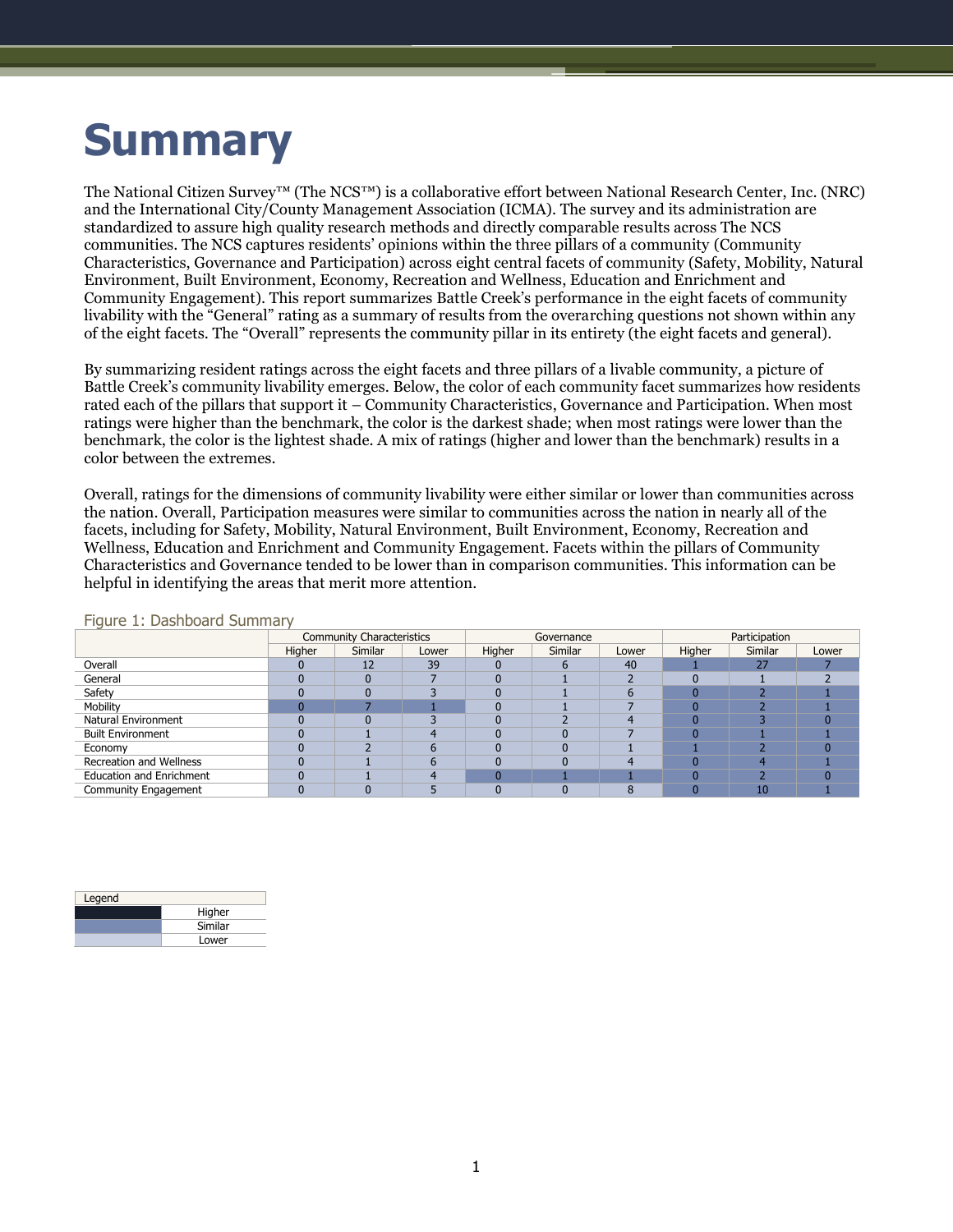#### Figure 2: Detailed Dashboard

|                                                         | <b>Community Characteristics</b> | <b>Benchmark</b>        | Percent<br>positive | Governance                                     | Benchmark               | Percent<br>positive | Participation                                    | <b>Benchmark</b>  | Percent<br>positive |
|---------------------------------------------------------|----------------------------------|-------------------------|---------------------|------------------------------------------------|-------------------------|---------------------|--------------------------------------------------|-------------------|---------------------|
|                                                         | Overall appearance               | Ψ                       | 31%                 | Customer service                               | $\downarrow \downarrow$ | 42%                 | <b>Recommend Battle Creek</b>                    | Ψ                 | 48%                 |
|                                                         | Overall quality of life          | $\downarrow \downarrow$ | 33%                 | Services provided by Battle Creek              | $\downarrow\downarrow$  | 35%                 | Remain in Battle Creek                           | $\perp$           | 72%                 |
|                                                         | Place to retire                  | ιı                      | 23%                 | Services provided by the Federal<br>Government | $\longleftrightarrow$   | 28%                 | Contacted Battle Creek employees                 | $\leftrightarrow$ | 42%                 |
|                                                         | Place to raise children          | Ψ                       | 36%                 |                                                |                         |                     |                                                  |                   |                     |
|                                                         | Place to live                    | $\downarrow \downarrow$ | 44%                 |                                                |                         |                     |                                                  |                   |                     |
|                                                         | Neighborhood                     |                         | 57%                 |                                                |                         |                     |                                                  |                   |                     |
|                                                         | Overall image                    | J.I.                    | 18%                 |                                                |                         |                     |                                                  |                   |                     |
|                                                         | Overall feeling of safety        | IJ                      | 35%                 | Police                                         |                         | 52%                 | Was NOT the victim of a crime                    | $\leftrightarrow$ | 80%                 |
|                                                         | Safe in neighborhood             |                         | 76%                 | Crime prevention                               | ΙJ                      | 33%                 | Did NOT report a crime                           |                   | 65%                 |
|                                                         | Safe downtown/commercial area    | $\perp$                 | 69%                 | Fire                                           | $\longleftrightarrow$   | 76%                 | Stocked supplies for an emergency                | $\leftrightarrow$ | 42%                 |
|                                                         |                                  |                         |                     | Fire prevention                                |                         | 56%                 |                                                  |                   |                     |
|                                                         |                                  |                         |                     | Ambulance/EMS                                  |                         | 72%                 |                                                  |                   |                     |
|                                                         |                                  |                         |                     | Emergency preparedness                         |                         | 40%                 |                                                  |                   |                     |
| General<br>Safety<br>Mobility<br>Environment<br>Natural |                                  |                         |                     | Animal control                                 |                         | 38%                 |                                                  |                   |                     |
|                                                         | <b>Traffic flow</b>              | $\leftrightarrow$       | 55%                 | Traffic enforcement                            |                         | 42%                 | Carpooled instead of driving alone               | $\leftrightarrow$ | 34%                 |
|                                                         | Travel by car                    | $\leftrightarrow$       | 63%                 | Street repair                                  | $\downarrow\downarrow$  | 7%                  | Walked or biked instead of driving               |                   | 46%                 |
|                                                         | Travel by bicycle                | $\leftrightarrow$       | 49%                 | Street cleaning                                | $\downarrow \downarrow$ | 20%                 | Used public transportation instead<br>of driving | $\leftrightarrow$ | 20%                 |
|                                                         | Ease of walking                  |                         | 46%                 | Street lighting                                |                         | 35%                 |                                                  |                   |                     |
|                                                         | Travel by public transportation  | $\leftrightarrow$       | 33%                 | Snow removal                                   | $\downarrow\downarrow$  | 34%                 |                                                  |                   |                     |
|                                                         | Overall ease of travel           | $\leftrightarrow$       | 62%                 | Sidewalk maintenance                           | $\downarrow\downarrow$  | 20%                 |                                                  |                   |                     |
|                                                         | Public parking                   | $\leftrightarrow$       | 49%                 | Traffic signal timing                          |                         | 26%                 |                                                  |                   |                     |
|                                                         | Paths and walking trails         | $\leftrightarrow$       | 55%                 | Bus or transit services                        | $\leftrightarrow$       | 40%                 |                                                  |                   |                     |
|                                                         | Overall natural environment      |                         | 48%                 | Garbage collection                             | $\longleftrightarrow$   | 69%                 | Recycled at home                                 | $\leftrightarrow$ | 73%                 |
|                                                         | Air quality                      |                         | 53%                 | Recycling                                      |                         | 59%                 | Conserved water                                  | $\leftrightarrow$ | 75%                 |
|                                                         | Cleanliness                      | ιı                      | 31%                 | Yard waste pick-up                             | $\leftrightarrow$       | 65%                 | Made home more energy efficient                  | $\leftrightarrow$ | 82%                 |
|                                                         |                                  |                         |                     | Drinking water                                 |                         | 42%                 |                                                  |                   |                     |
|                                                         |                                  |                         |                     | Open space                                     |                         | 31%                 |                                                  |                   |                     |
|                                                         |                                  |                         |                     | Natural areas preservation                     |                         | 39%                 |                                                  |                   |                     |
|                                                         | New development in Battle Creek  | ιı                      | 21%                 | Sewer services                                 |                         | 53%                 | NOT experiencing housing cost<br>stress          | $\leftrightarrow$ | 68%                 |
| <b>Built Environment</b>                                | Affordable quality housing       | $\longleftrightarrow$   | 36%                 | Storm drainage                                 |                         | 40%                 | Did NOT observe a code violation                 | Ψ                 | 34%                 |
|                                                         | Housing options                  |                         | 36%                 | Power utility                                  |                         | 58%                 |                                                  |                   |                     |
|                                                         | Overall built environment        |                         | 37%                 | Utility billing                                |                         | 46%                 |                                                  |                   |                     |
|                                                         | Public places                    | IJ                      | 33%                 | Land use, planning and zoning                  |                         | 25%                 |                                                  |                   |                     |
|                                                         |                                  |                         |                     | Code enforcement                               | $\downarrow\downarrow$  | 17%                 |                                                  |                   |                     |
|                                                         |                                  |                         |                     | Cable television                               |                         | 33%                 |                                                  |                   |                     |

#### **Legend**

↑↑ Much higher ↑ Higher ↔ Similar ↓ Lower ↓↓ Much lower \* Not available

2